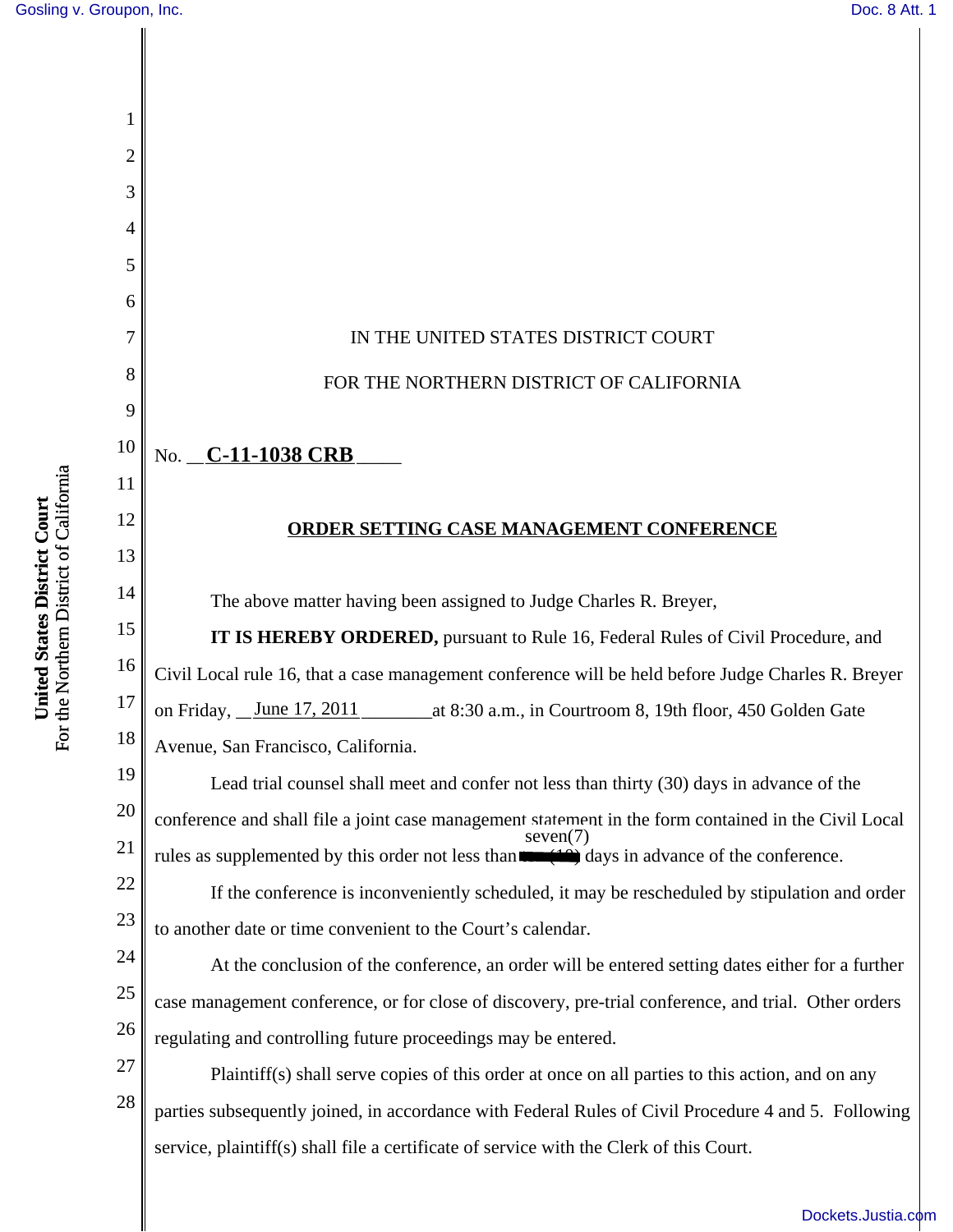| For the Northern District of Californ:<br>United States District Court |                        |  |
|------------------------------------------------------------------------|------------------------|--|
|                                                                        |                        |  |
|                                                                        |                        |  |
|                                                                        | 6<br>7<br>8<br>9<br>10 |  |
|                                                                        |                        |  |
|                                                                        | $\frac{1}{1}$          |  |
|                                                                        | $\overline{12}$        |  |
|                                                                        |                        |  |
|                                                                        | 13<br>14               |  |
|                                                                        | 15                     |  |
|                                                                        | 16                     |  |
|                                                                        | $\frac{17}{1}$         |  |
|                                                                        | 18                     |  |
|                                                                        |                        |  |
|                                                                        | $\frac{19}{20}$        |  |
|                                                                        |                        |  |
|                                                                        |                        |  |

22

23

24

25

26

27

28

1

2

3

4

5

## SUPPLEMENTAL TO INITIAL CASE MANAGEMENT STATEMENT

- 1. At the initial case management conference, the parties or at least one attorney of record for each party must appear in person. See FRCP  $26(f)$ ; Civil LR 16-10(a).
- 2. The case management statement may not exceed ten pages. It should briefly describe the parties' controversy. Any party seeking damages must set forth in the statement the amount sought and the basis for its calculation.
- 3. If the case was removed from a state court, and the applicable state law has not required the parties to make an express demand for a jury trial at the time of removal, any party claiming right to a jury trial must make the request therefor within ten days after service of the notice of removal. FRCP 81 (c).

## 4. NOTICE TO PRO SE LITIGANTS IN NON-PRISONER ACTIONS:

If you are proceeding in this lawsuit without an attorney, then the following directives apply to you in the prosecution of your case.

The court hereby ORDERS you to comply with the service requirements of Rule 4 of the Federal Rules of Civil Procedure as set forth below. Failure to follow the procedures set forth in this order may result, under Rule 4 (m), in dismissal of your case.

It is your responsibility to obtain a valid summons from the clerk and to effect service of the summons and complaint on all defendants in accordance with Rule 4 of the Federal Rules of Civil Procedure. If you have named the United States government, a federal agency, a federal official or a federal employee as a defendant, you must comply with the special requirements of Rule 4 (i).

 Service may be effected by any person who is not a party and who is at least 18 years of age, which means that you, as a party, may not effect service. If service of the summons and complaint is not made upon a defendant within 120 days after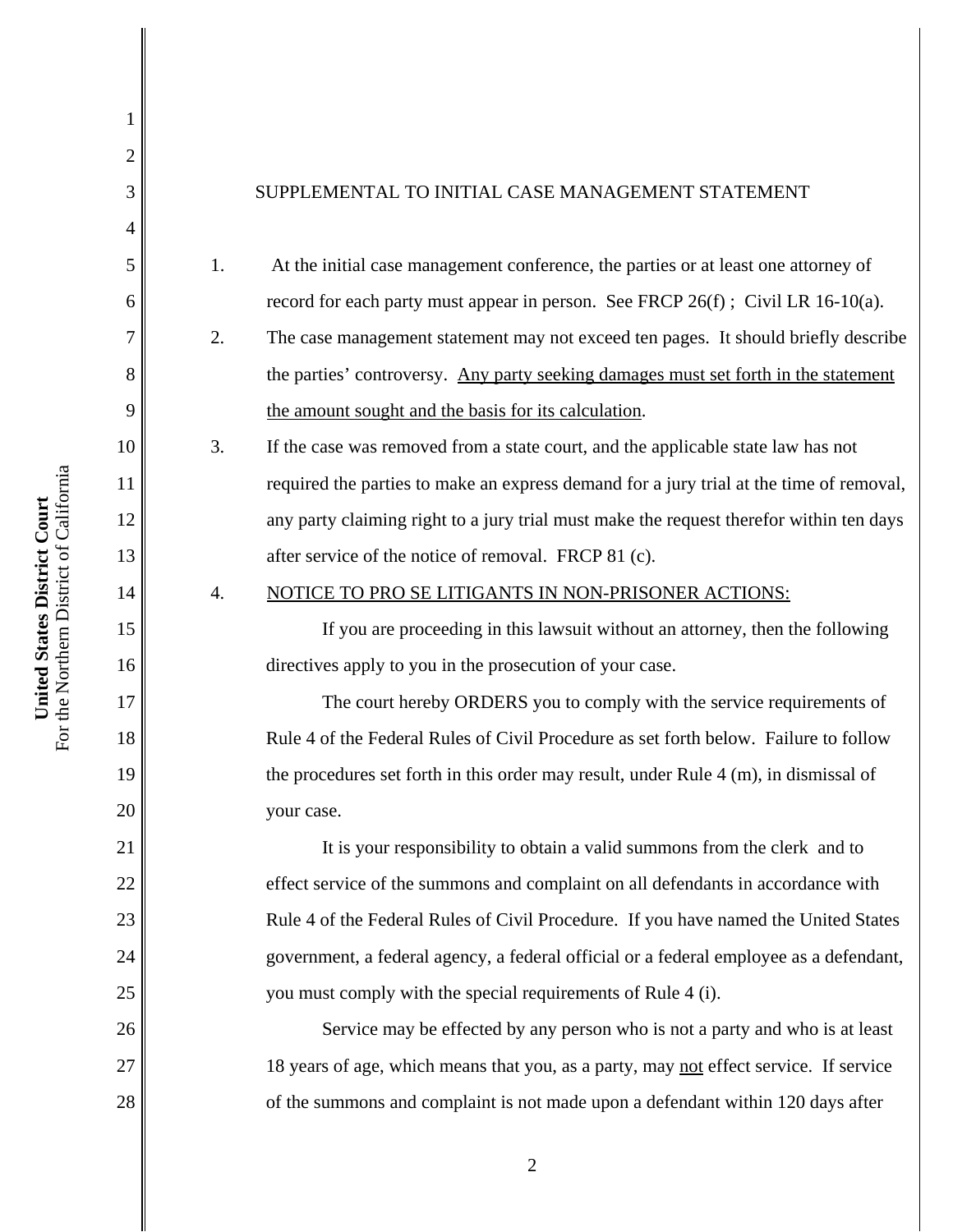the filing of the complaint, your action will, under Rule 4 (m), be dismissed as to that defendant.

Within 125 days after the filing of the complaint, you must file proof of service indicating which defendants were served within the 120 days allowed under Rule 4 (m) and showing, in accordance with Rule 4 (l), how each of those defendants was served (for example, by attaching appropriate certificates of service). You must also show cause why a defendant not served within the 120 days allowed under Rule 4 (m) should not be dismissed without prejudice. Failure to do these things within the designated time will result in the dismissal of your case under Rule 4 (m) and Rule 41 (b).

5. NOTICE FOR AMERICANS WITH DISABILITIES ACT LITIGATION: If this action seeks accommodation or other relief, including attorney fees, pursuant to Title III of the Americans with Disabilities Act, 42 USC § 12191- 89, the court ORDERS, pursuant to FRCP 16, the following:

- a. Each plaintiff shall, pursuant to FRCP 4 (m), forthwith complete service on any unserved defendant;
- b. Discovery, except for initial disclosures required by FRCP 26 (a), and all other proceedings are until further order STAYED;
- c. If not previously done, each plaintiff shall forthwith serve upon each defendant a demand for accommodation and statement of attorney fees incurred to date (42 USC § 12205; Hensly v Eckerhart, 461 US 424, 429-30, 433-37 (1983));
- d. Each defendant shall, no later than the date for the conference of the parties specified above, serve a response to the demand for accommodation;
- e. The joint case management statement shall contain, in addition to the information called for by FRCP 26 (f), the information set forth in paragraphs c and d.

1

2

3

4

5

6

7

8

9

10

11

12

13

14

15

16

17

18

19

20

21

22

23

24

25

26

27

28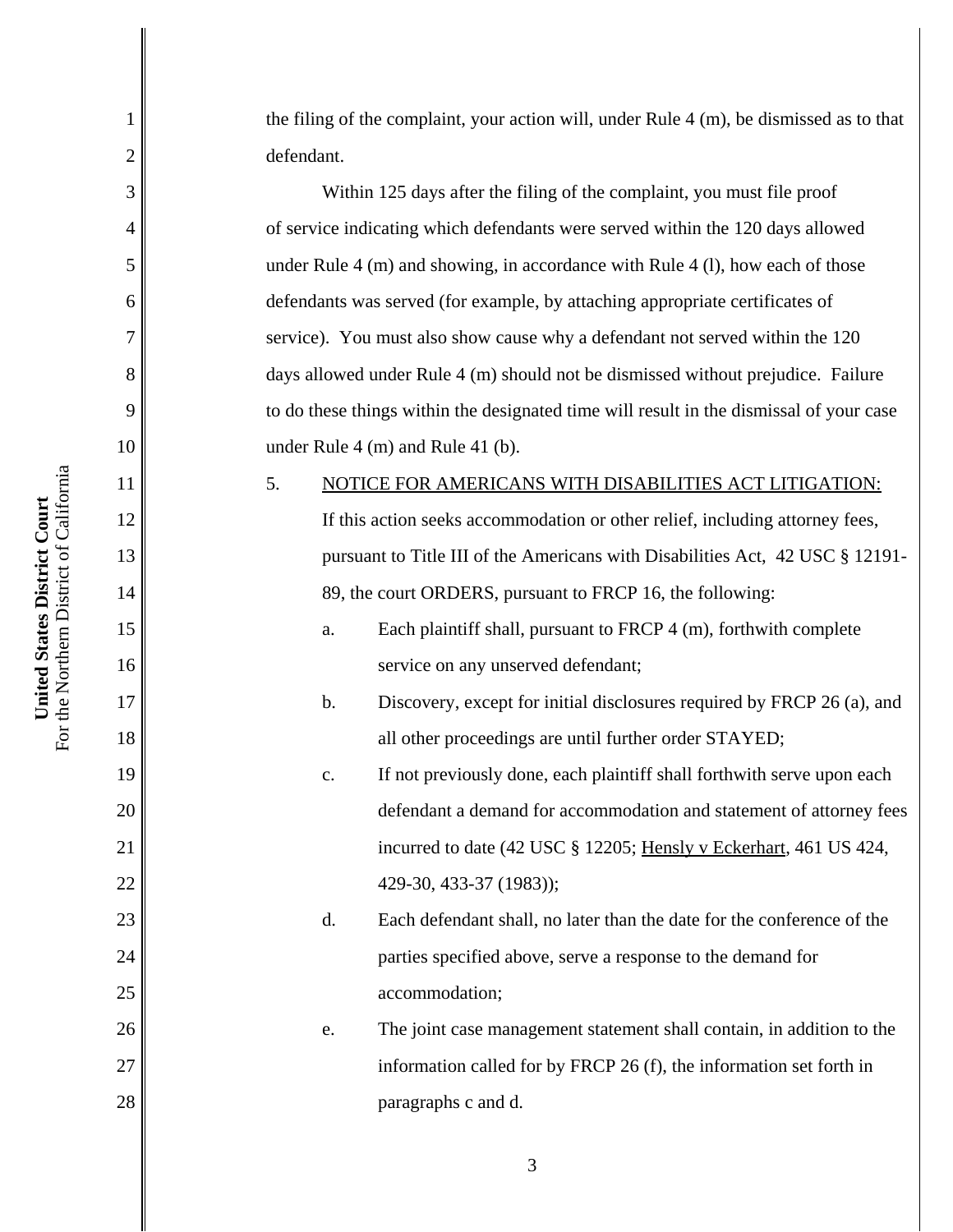Sanctions. **FAILURE TO COMPLY WITH THIS ORDER** may be deemed sufficient grounds for dismissal of this cause, default or other appropriate sanctions. See Federal Rules of Civil Procedure 16(f), 41 (b); Civ LR 1-4. **IT IS SO ORDERED.** Dated: June 22, 2004 CHARLES R. BREYER UNITED STATES DISTRICT JUDGE

For the Northern District of California For the Northern District of California United States District Court **United States District Court**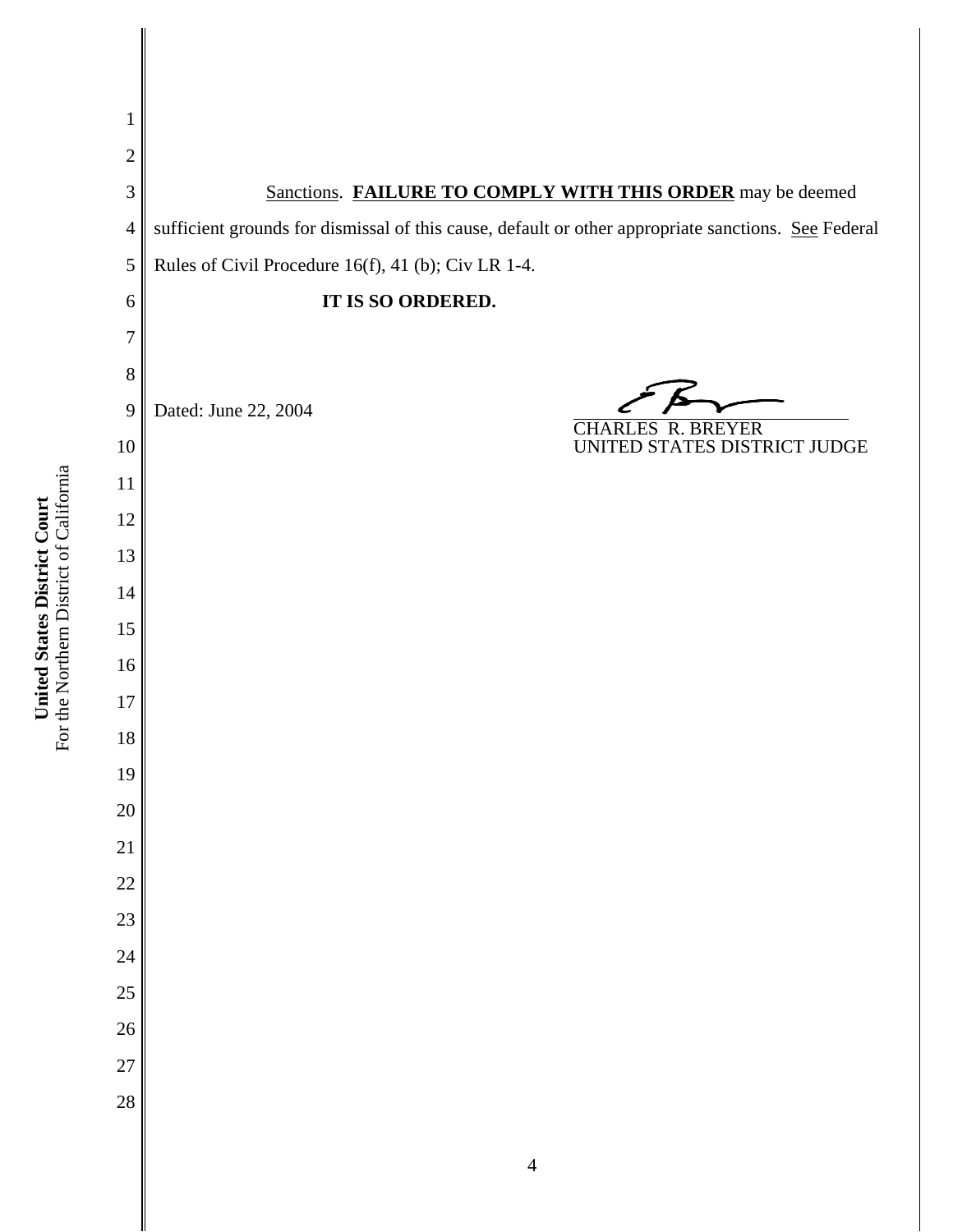## **STANDING ORDERS**

1. Counsel shall consult and comply with all provisions of the Local Rules relating to continuance, motions, briefs, and all other matters, unless superseded by these Standing Orders.

2. Scheduling Days:

a. Criminal Law and Motion Calendar is conducted on Wednesdays at **2:15 p.m. ORDER OF CALL IS DETERMINED BY THE COURT.**

b. Civil Law and Motion Calendar is conducted on Fridays at **10:00 a.m. ORDER OF CALL IS DETERMINED BY THE COURT.**

c. Case Management Conferences are conducted on Fridays at **8:30 a.m. ORDER OF CALL IS DETERMINED BY THE COURT.** 

d. Pretrial conferences are generally conducted at **2:30 p.m.** on days determined by the Court.

e. Counsel need not reserve a hearing date for motions, however, counsel are advised to check the legal papers for unavailable dates. Noticed dates may be reset as the Court's calendar requires.

3. Motions to compel discovery are referred to a Magistrate Judge for assignment and shall be noticed for hearing before the assigned Magistrate Judge.

4. No changes in the Court's schedule shall be made *except by signed order of the* **Court and only upon a showing of good cause.** Parties seeking to continue hearings, request special status conferences, modify briefing schedules, or make other procedural changes shall submit a signed stipulation and proposed order, or, if stipulation is not possible, an *ex parte* application in writing.

5. Briefs or Memoranda of Points and Authorities in support of, or in opposition to, any motions filed in this action must be typed on 28-line, double-spaced pleading paper and, except for summary judgment motions, may not exceed **FIFTEEN** (15) pages in length, exclusive of title pages, indexes of cases, table of contents, exhibits, affidavits, and summaries of argument, if required. Briefs exceeding ten (10) pages in length must contain an **additional** summary of argument, including reference to any important cases cited. Summary judgment memoranda may not exceed 25 pages. Counsel shall submit a proposed form of order with all motion and opposition papers.

6. Counsel in civil matters shall comply with the Court's Guidelines for trial and pre-trial conference.